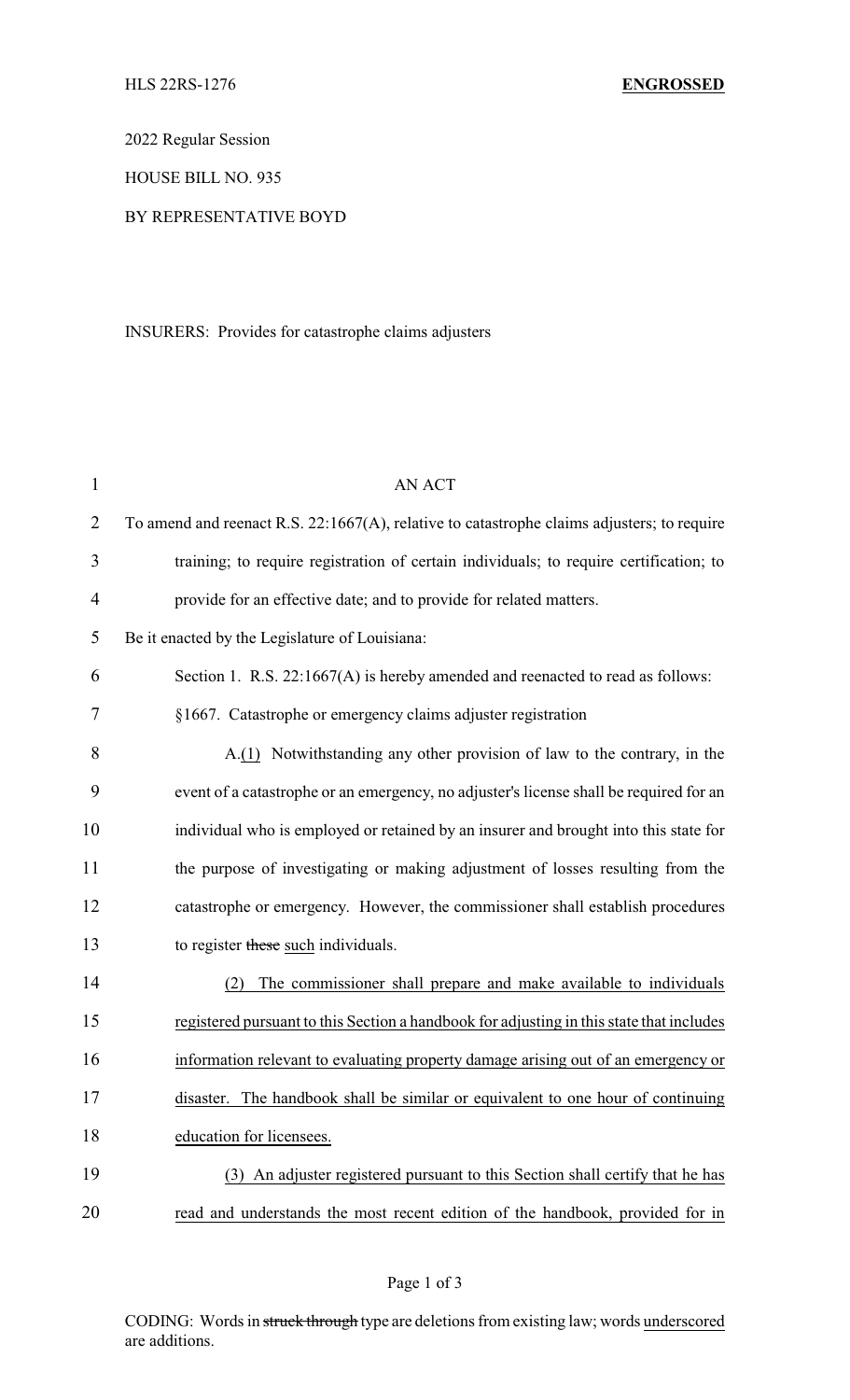| $\mathbf{1}$   | Paragraph (2) of this Subsection, on a form promulgated by the commissioner within      |
|----------------|-----------------------------------------------------------------------------------------|
| $\overline{2}$ | ten days of registration. An insurer employing or retaining an adjuster registered      |
| 3              | pursuant to this Section shall maintain in its records the certifications provided for  |
| $\overline{4}$ | in this Paragraph for all such adjusters and shall make the certifications available to |
| 5              | the commission upon request for such.                                                   |
| 6              | $\ast$<br>$\ast$<br>$\ast$                                                              |
| 7              | Section 2. This Act shall become effective January 1, 2023.                             |
|                |                                                                                         |

## DIGEST

The digest printed below was prepared by House Legislative Services. It constitutes no part of the legislative instrument. The keyword, one-liner, abstract, and digest do not constitute part of the law or proof or indicia of legislative intent. [R.S. 1:13(B) and 24:177(E)]

| HB 935 Engrossed | 2022 Regular Session | Boyd |
|------------------|----------------------|------|
|                  |                      |      |
|                  |                      |      |

**Abstract:** Provides for catastrophe claims adjusters.

Present law provides that in the event of a catastrophe or emergency, no adjuster's license is required for an individual employed or retained by an insurer and brought into this state for the purpose of investigating and adjusting catastrophe claims.

Present law provides that the commissioner of insurance shall establish procedures to register individuals authorized to adjust claims pursuant to present law.

Proposed law retains present law.

Proposed law provides that the commissioner shall prepare a handbook for adjusting claims in this state and make it available to catastrophe claims adjusters.

Proposed law provides that a catastrophe claims adjusters shall certify that he has read and understands the handbook within 10 days of registration.

Proposed law provides that an insurer employing or retaining a catastrophe claims adjuster shall keep their certifications in its records and make them available to the commissioner upon request.

Effective Jan. 1, 2023.

(Amends R.S. 22:1667(A))

Summary of Amendments Adopted by House

- The Committee Amendments Proposed by House Committee on Insurance to the original bill:
- 1. Restore present law (R.S. 22:1667).
- 2. Provide that the commissioner shall prepare a handbook for adjusting claims in this state and make it available to catastrophe claims adjusters.